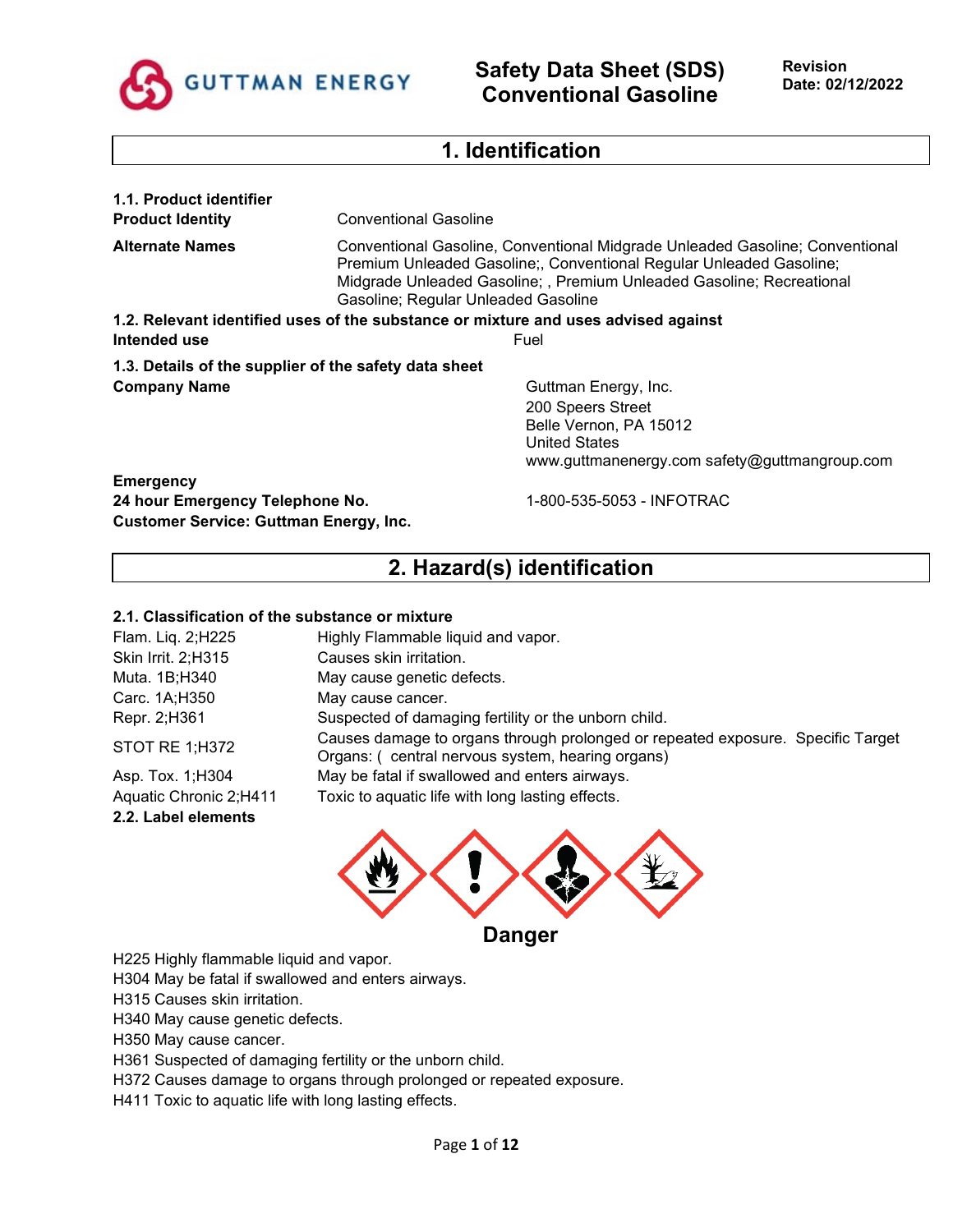

## **[Prevention]**

P201 Obtain special instructions before use.

P202 Do not handle until all safety precautions have been read and understood.

P210 Keep away from heat, sparks, open flames, and other ignition sources - No smoking.

P233 Keep container tightly closed.

P240 Ground, bond container and receiving equipment.

P241 Use explosion-proof electrical, ventilating, light, equipment.

P242 Use only non-sparking tools.

P243 Take precautionary measures against static discharge.

P260 Do not breathe dust, fume, mist, vapors or spray.

P262 Do not get in eyes, on skin, or on clothing.

P264 Wash thoroughly after handling.

P270 Do not eat, drink or smoke when using this product.

P273 Avoid release to the environment.

P280 Wear protective gloves, eye protection, face protection.

### **[Response]**

P301+310 IF SWALLOWED: Immediately call a POISON CENTER, doctor or physician.

P302+352 IF ON SKIN: Wash with plenty of soap and water.

P303+361+353 IF ON SKIN (or hair): Remove, take off immediately all contaminated clothing. Rinse skin with water, shower.

P308+313 IF exposed or concerned: Get medical advice or attention.

P314 Get Medical advice or attention if you feel unwell.

P321 Specific treatment (see information on this label).

P331 Do NOT induce vomiting.

P332+313 IF SKIN IRRITATION OCCURS: Get medical advice or attention.

P362 Take off contaminated clothing and wash before reuse.

P370+378 In case of fire: Use extinguishing media listed in section 5 of SDS for extinction.

P391 Collect spillage.

## **[Storage]**

P403+235 Store in a well ventilated place. Keep cool.

P405 Store locked up.

## **[Disposal]**

P501 Dispose of contents or container in accordance with local and national regulations.

## **3. Composition/information on ingredients**

This product contains the following substances that present a hazard within the meaning of the relevant State and Federal Hazardous Substances regulations.

| Ingredient/Chemical Designations                     | Weight % | <b>GHS Classification</b>                                                                                                                             | <b>Notes</b> |
|------------------------------------------------------|----------|-------------------------------------------------------------------------------------------------------------------------------------------------------|--------------|
| Gasoline<br><b>CAS Number:</b><br>0086290-81-5       | 50 - 75  | Asp. Tox. 1:H304                                                                                                                                      | ----         |
| <b>Toluene</b><br><b>CAS Number:</b><br>0000108-88-3 | 10 - 25  | <b>Flam. Lig. 2; H225</b><br>$\overline{R}$ epr. 2;H361d<br>Asp. Tox. 1:H304<br><b>ISTOT RE 2:H373</b><br>Skin Irrit. 2:H315<br><b>STOT SE 3:H336</b> | ----         |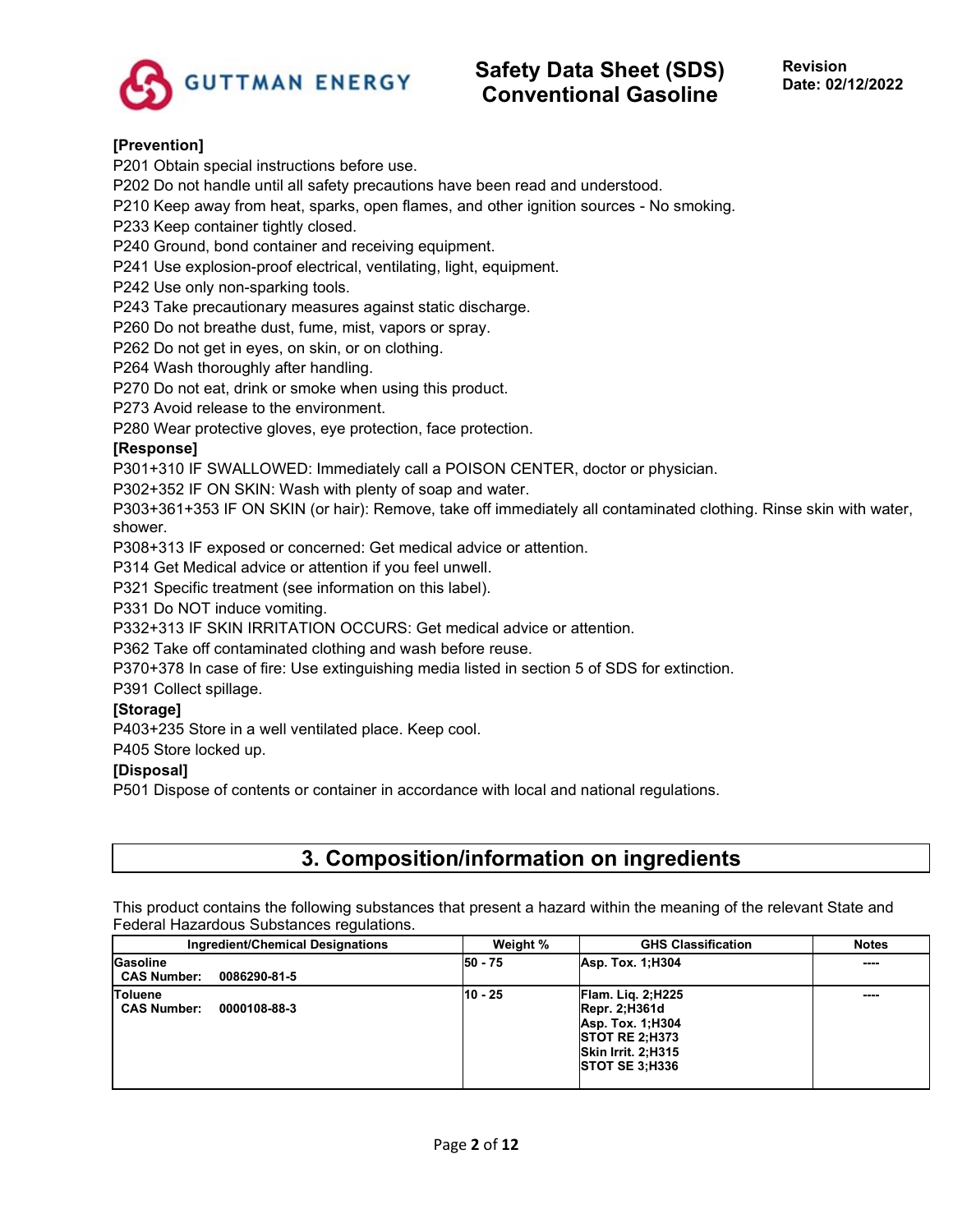

| <b>Xylene</b><br><b>CAS Number:</b><br>0001330-20-7           | $10 - 25$ | Flam. Lig. 3;H226<br>Acute Tox. 4:H332<br>Acute Tox. 4:H312                                                                                            |      |
|---------------------------------------------------------------|-----------|--------------------------------------------------------------------------------------------------------------------------------------------------------|------|
|                                                               |           | Skin Irrit. 2;H315                                                                                                                                     |      |
| Cyclohexane<br><b>CAS Number:</b><br>0000110-82-7             | $1 - 5$   | Flam. Lig. 2;H225<br>Asp. Tox. 1:H304<br>Skin Irrit. 2:H315<br>STOT SE 3:H336<br>Aquatic Acute 1:H400<br>Aquatic Chronic 1;H410                        |      |
| <b>Benzene</b><br><b>CAS Number:</b><br>0000071-43-2          | $1 - 5$   | Flam. Lig. 2;H225<br>Carc. 1A:H350<br><b>Muta. 1B:H340</b><br><b>STOT RE 1;H372</b><br>Asp. Tox. 1:H304<br>Eye Irrit. 2:H319<br>Skin Irrit. 2;H315     |      |
| 1,2,4-trimethyl benzene<br><b>CAS Number:</b><br>0000095-63-6 | $1 - 5$   | Flam. Lig. 3:H226<br>Acute Tox. 4:H332<br>Eye Irrit. 2;H319<br><b>STOT SE 3; H335</b><br>Skin Irrit. 2:H315<br>Aquatic Chronic 2;H411                  |      |
| Naphthalene<br><b>CAS Number:</b><br>0000091-20-3             | $1 - 5$   | Carc. 2:H351<br>Acute Tox. 4:H302<br>Aquatic Acute 1:H400<br>Aquatic Chronic 1;H410                                                                    |      |
| Ethylbenzene<br><b>CAS Number:</b><br>0000100-41-4            | $1 - 5$   | Flam. Lig. 2:H225<br>Acute Tox. 4:H332<br><b>STOT RE 2;H373</b><br>Asp. Tox. 1:H304                                                                    |      |
| Hexane<br><b>CAS Number:</b><br>0000110-54-3                  | $1 - 5$   | <b>Flam. Lig. 2:H225</b><br>Repr. 2:H361f<br>Asp. Tox. 1:H304<br>STOT RE 2;H373 > 5%<br>Skin Irrit. 2;H315<br>STOT SE 3:H336<br>Aquatic Chronic 2:H411 | ---- |

The specific chemical identity and/or exact percentage (concentration) of composition has been withheld as a trade secret. \*PBT/vPvB - PBT-substance or vPvB-substance.

The full texts of the phrases are shown in Section 16.

## **Section 4. First aid measures**

## **4.1. Description of first aid measures General** In all cases of doubt, or when symptoms persist, seek medical attention. Never give anything by mouth to an unconscious person. **Inhalation** Remove to fresh air, keep patient warm and at rest. If breathing is irregular or stopped, give artificial respiration. If unconscious, place in the recovery position and obtain immediate medical attention. Give nothing by mouth. **Eyes I**rrigate copiously with clean water for at least 15 minutes, holding the eyelids apart and seek medical attention. **Skin** Remove contaminated clothing. Wash skin thoroughly with soap and water or use a recognized skin cleanser. **Ingestion** If swallowed obtain immediate medical attention. Keep at rest. Do NOT induce vomiting. **4.2. Most important symptoms and effects, both acute and delayed Overview Reproductive or genetic defect hazard. Treat symptomatically. Exposure to solvent vapor** concentrations from the component solvents in excess of the stated occupational exposure limits may result in adverse health effects such as mucous membrane and respiratory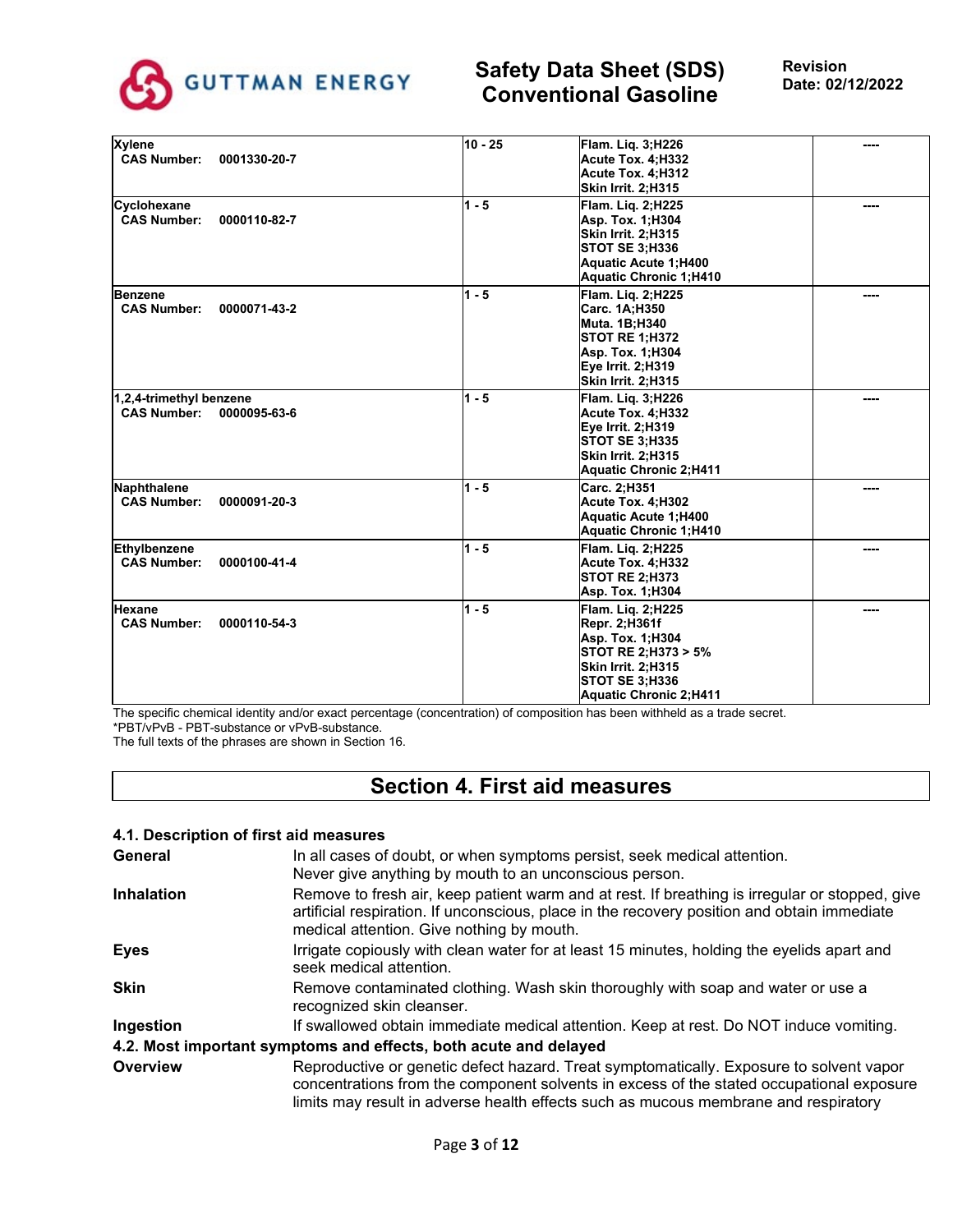

system irritation and adverse effects on the kidneys, liver and central nervous system. Symptoms include headache, nausea, dizziness, fatigue, muscular weakness, drowsiness and in extreme cases, loss of consciousness.

Repeated or prolonged contact with the preparation may cause removal of natural fat from the skin resulting in dryness, irritation and possible non-allergic contact dermatitis. Solvents may also be absorbed through the skin. Splashes of liquid in the eyes may cause irritation and soreness with possible reversible damage. Check section 2.2 (GHS Label Elements) for further details.

**Skin** Causes skin irritation.

# **Section 5. Fire-fighting measures**

## **5.1. Extinguishing media**

Suitable Extinguishing Media • CAUTION: For mixtures containing a high percentage of an alcohol or polar solvent, alcohol-resistant foam may be more effective.

SMALL FIRES: Dry chemical, CO2, water spray or alcohol-resistant foam. LARGE FIRES: Water spray, fog or alcohol-resistant foam.

Unsuitable Extinguishing Media • Avoid using direct water stream.

## **5.2. Special hazards arising from the substance or mixture**

Hazardous decomposition: High temperatures and fires may produce such toxic substances as carbon monoxide and carbon dioxide.

Keep away from heat, sparks, open flames, and other ignition sources - No smoking.

Keep container tightly closed.

Ground, bond container and receiving equipment.

Use explosion-proof electrical, ventilating, light, equipment.

Use only non-sparking tools.

Take precautionary measures against static discharge.

Do not breathe dust, fume, mist, vapors or spray.

Do not get in eyes, on skin, or on clothing.

## **5.3. Advice for fire-fighters**

As with all fires, wear positive pressure, self-contained breathing apparatus, (SCBA) with a full face piece and protective clothing. Persons without respiratory protection should leave area. Wear SCBA during clean-up immediately after fire. No smoking.

HIGHLY FLAMMABLE: Will be easily ignited by heat, sparks or flames. Containers may explode when heated. Many liquids are lighter than water. Vapors may form explosive mixtures with air. Most vapors are heavier than air. They will spread along ground and collect in low or confined areas (sewers, basements, tanks). Vapors may travel to source of ignition and flash back. Vapor explosion hazard indoors, outdoors or in sewers. Runoff to sewer may create fire or explosion hazard.

Move containers from fire area if you can do it without risk. Wear positive pressure self-contained breathing apparatus (SCBA). Structural firefighters' protective clothing provides limited protection in fire situations ONLY; it is not effective in spill situations where direct contact with the substance is possible. Wear chemical protective clothing that is specifically recommended by the manufacturer. It may provide little or no thermal protection.

**ERG Guide No.** 128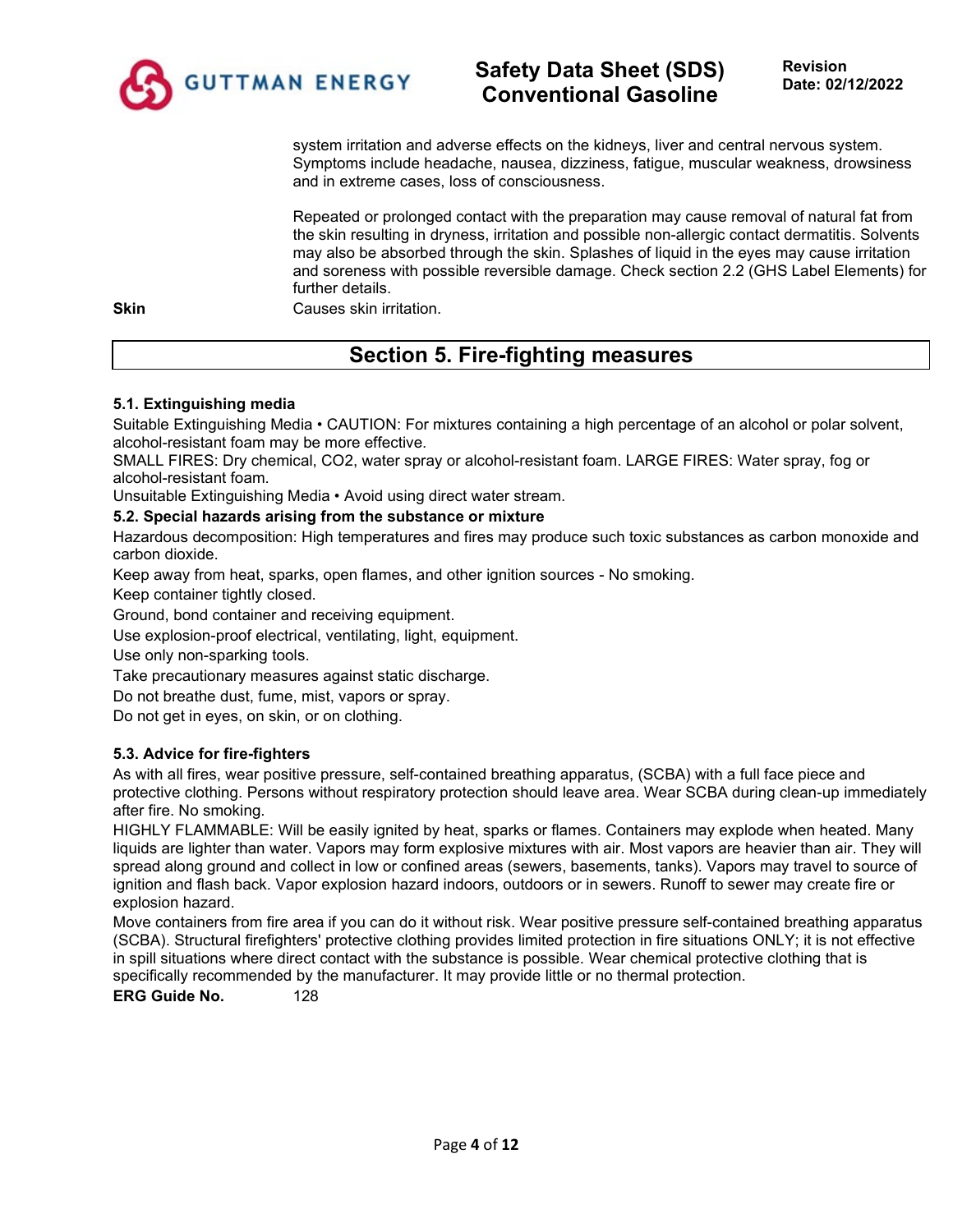

## **Section 6. Accidental release measures**

### **6.1. Personal precautions, protective equipment and emergency procedures**

Put on appropriate personal protective equipment (see section 8).

#### **6.2. Environmental precautions**

Do not allow spills to enter drains or waterways.

Use good personal hygiene practices. Wash hands before eating, drinking, smoking or using toilet. Promptly remove soiled clothing and wash thoroughly before reuse.

#### **6.3. Methods and material for containment and cleaning up**

Stop leak if you can do it without risk. Absorb or cover with dry earth, sand or other non-combustible material and transfer to containers. Use clean non-sparking tools to collect absorbed material. A vapor suppressing foam may be used to reduce vapors. All equipment used when handling the product must be grounded.

LARGE SPILLS: Dike far ahead of spill for later disposal.

LARGE SPILLS: Water spray may reduce vapor; but may not prevent ignition in closed spaces.

## **Section 7. Handling and storage**

#### **7.1. Precautions for safe handling**

Handle containers carefully to prevent damage and spillage.

Keep away from heat, sparks, and flame. Do not use sparking tools. Take precautionary measures against static charges. All equipment used when handling the product must be grounded. Do not breathe mist, vapors and/or spray. Avoid contact with skin, eyes or clothing. Wear appropriate personal protective equipment, avoid direct contact. Wash thoroughly with soap and water after handling and before eating, drinking, or using tobacco..

Check section 2.2 (GHS Label Elements) for further details. - [Prevention]

## **7.2. Conditions for safe storage, including any incompatibilities**

Store in a tightly closed container. Store in a cool/low-temperature, well-ventilated place.

Incompatible materials: Strong oxidizing agents and acids.

Check section 2.2 (GHS Label Elements) for further details. - [Storage]

### **7.3. Specific end use(s)**

No data available.

## **Section 8. Exposure controls / personal protection**

#### **8.1. Control parameters**

| <b>Exposure</b>             |                         |                                   |                                               |  |
|-----------------------------|-------------------------|-----------------------------------|-----------------------------------------------|--|
| CAS No.                     | Ingredient              | <b>Source</b>                     | Value                                         |  |
| 0000071-43-2                | <b>Benzene</b>          | <b>OSHA</b>                       | [1910.1028] TWA 1 ppm STEL 5 ppm              |  |
|                             |                         | ACGIH                             | TWA: 0.5 ppm STEL: 2.5 ppm                    |  |
|                             |                         | <b>NIOSH</b>                      | TWA 0.1 ppm STEL: 1 ppm                       |  |
| 0000091-20-3<br>Naphthalene | <b>OSHA</b>             | TWA 10 ppm (50 mg/m3) STEL 15 ppm |                                               |  |
|                             |                         | <b>ACGIH</b>                      | TWA: 10 ppm STEL: 15 ppm                      |  |
|                             |                         | <b>NIOSH</b>                      | TWA 10 ppm (50 mg/m3) STEL: 15 ppm (75 mg/m3) |  |
| 0000095-63-6                | 1,2,4-trimethyl benzene | <b>OSHA</b>                       | <b>No Established Limit</b>                   |  |
|                             |                         | <b>ACGIH</b>                      | No Established Limit                          |  |
|                             |                         | <b>NIOSH</b>                      | TWA 25 ppm (125 mg/m3)                        |  |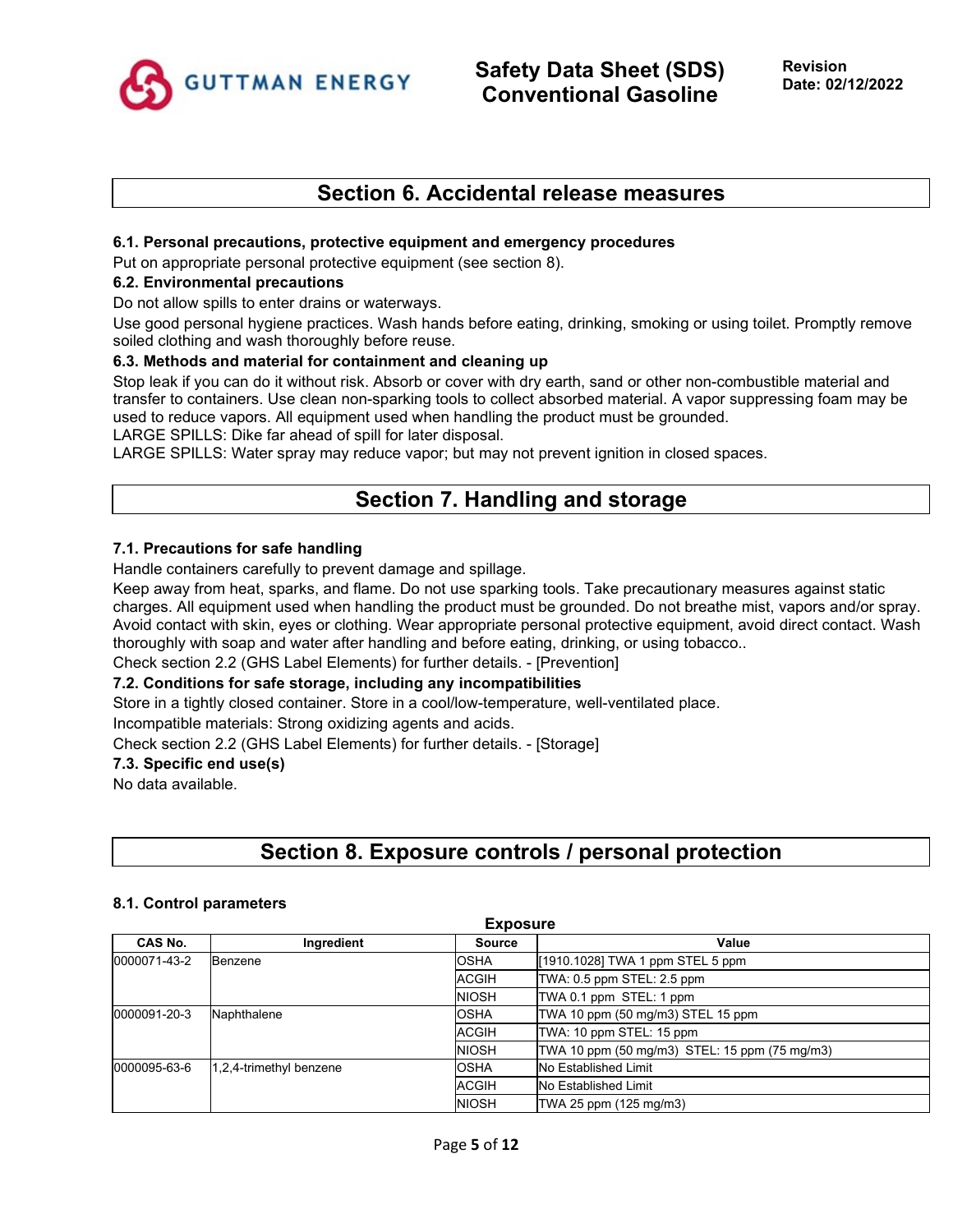

| 0000100-41-4 | Ethylbenzene | <b>OSHA</b>  | TWA 100 ppm (435 mg/m3) STEL 125 ppm                                          |  |
|--------------|--------------|--------------|-------------------------------------------------------------------------------|--|
|              |              | <b>ACGIH</b> | TWA: 20 ppm                                                                   |  |
|              |              | <b>NIOSH</b> | TWA 100 ppm (435 mg/m3) STEL: 125 ppm (545 mg/m3)                             |  |
| 0000108-88-3 | Toluene      | <b>OSHA</b>  | TWA (OSHA) 200 ppm C 300 ppm 500 ppm (10-minute maximum<br>peak) STEL 150 ppm |  |
|              |              | <b>ACGIH</b> | TWA: 20 ppm                                                                   |  |
|              |              | <b>NIOSH</b> | TWA 100 ppm (375 mg/m3) STEL: 150 ppm (560 mg/m3)                             |  |
| 0000110-54-3 | Hexane       | <b>OSHA</b>  | TWA 500 ppm (1800 mg/m3)                                                      |  |
|              |              | <b>ACGIH</b> | TWA: 20 ppm                                                                   |  |
|              |              | <b>NIOSH</b> | TWA 50 ppm (180 mg/m3)                                                        |  |
| 0000110-82-7 | Cyclohexane  | <b>OSHA</b>  | TWA 300 ppm (1050 mg/m3)                                                      |  |
|              |              | <b>ACGIH</b> | <b>TWA: 100 ppm</b>                                                           |  |
|              |              | <b>NIOSH</b> | TWA 300 ppm (1050 mg/m3)                                                      |  |
| 0001330-20-7 | Xylene       | OSHA         | No Established Limit STEL 150 ppm                                             |  |
|              |              | <b>ACGIH</b> | TWA: 100 ppm STEL: 150 ppm                                                    |  |
|              |              | <b>NIOSH</b> | No Established Limit                                                          |  |
| 0086290-81-5 | Gasoline     | <b>OSHA</b>  | <b>No Established Limit</b>                                                   |  |
|              |              | <b>ACGIH</b> | TWA: 300 ppm STEL: 500 ppm                                                    |  |
|              |              | <b>NIOSH</b> | No Established Limit                                                          |  |

| 8.2. Exposure controls      |                                                                                                                                                                                                                                                                                                                                        |
|-----------------------------|----------------------------------------------------------------------------------------------------------------------------------------------------------------------------------------------------------------------------------------------------------------------------------------------------------------------------------------|
| <b>Respiratory</b>          | If workers are exposed to concentrations above the exposure limit they must use the<br>appropriate, certified respirators.                                                                                                                                                                                                             |
| <b>Eyes</b>                 | Protective safety glasses recommended                                                                                                                                                                                                                                                                                                  |
| <b>Skin</b>                 | Wear PVC or rubber gloves to keep skin contact to a minimum. Refer to the manufacturer's<br>recommendations regarding the suitability of any gloves used.                                                                                                                                                                              |
| <b>Engineering Controls</b> | Provide adequate ventilation. Where reasonably practicable this should be achieved by the<br>use of local exhaust ventilation and good general extraction. If these are not sufficient to<br>maintain concentrations of particulates and any vapor below occupational exposure limits<br>suitable respiratory protection must be worn. |
| <b>Other Work Practices</b> | Use good personal hygiene practices. Wash hands before eating, drinking, smoking or<br>using toilet. Promptly remove soiled clothing and wash thoroughly before reuse.                                                                                                                                                                 |
|                             | Check section 2.2 (GHS Label Elements) for further details.                                                                                                                                                                                                                                                                            |

# **Section 9. Physical and chemical properties**

| 9.1. Information on basic physical and chemical properties |                                                          |
|------------------------------------------------------------|----------------------------------------------------------|
| Appearance                                                 | <b>Physical State: Liquid</b><br>Color: Clear or colored |
| Odor                                                       | Strong hydrocarbon odor.                                 |
| Odor threshold                                             | Not determined                                           |
| рH                                                         | Not Measured                                             |
| Melting point / freezing point                             | Not Measured                                             |
| Initial boiling point and boiling range                    | 70 to 437 °F (21.1111 to 225 °C)                         |
| <b>Flash Point</b>                                         | -50 °F(-45.5556 °C) PMCC (Pensky-Martins Closed Cup)     |
| <b>Evaporation rate (Ether = 1)</b>                        | Not Measured                                             |
| Flammability (solid, gas)                                  | Not Applicable                                           |
| Upper/lower flammability or explosive limits               | Lower Explosive Limit: 1.4 %                             |
|                                                            | <b>Upper Explosive Limit: 7.6 %</b>                      |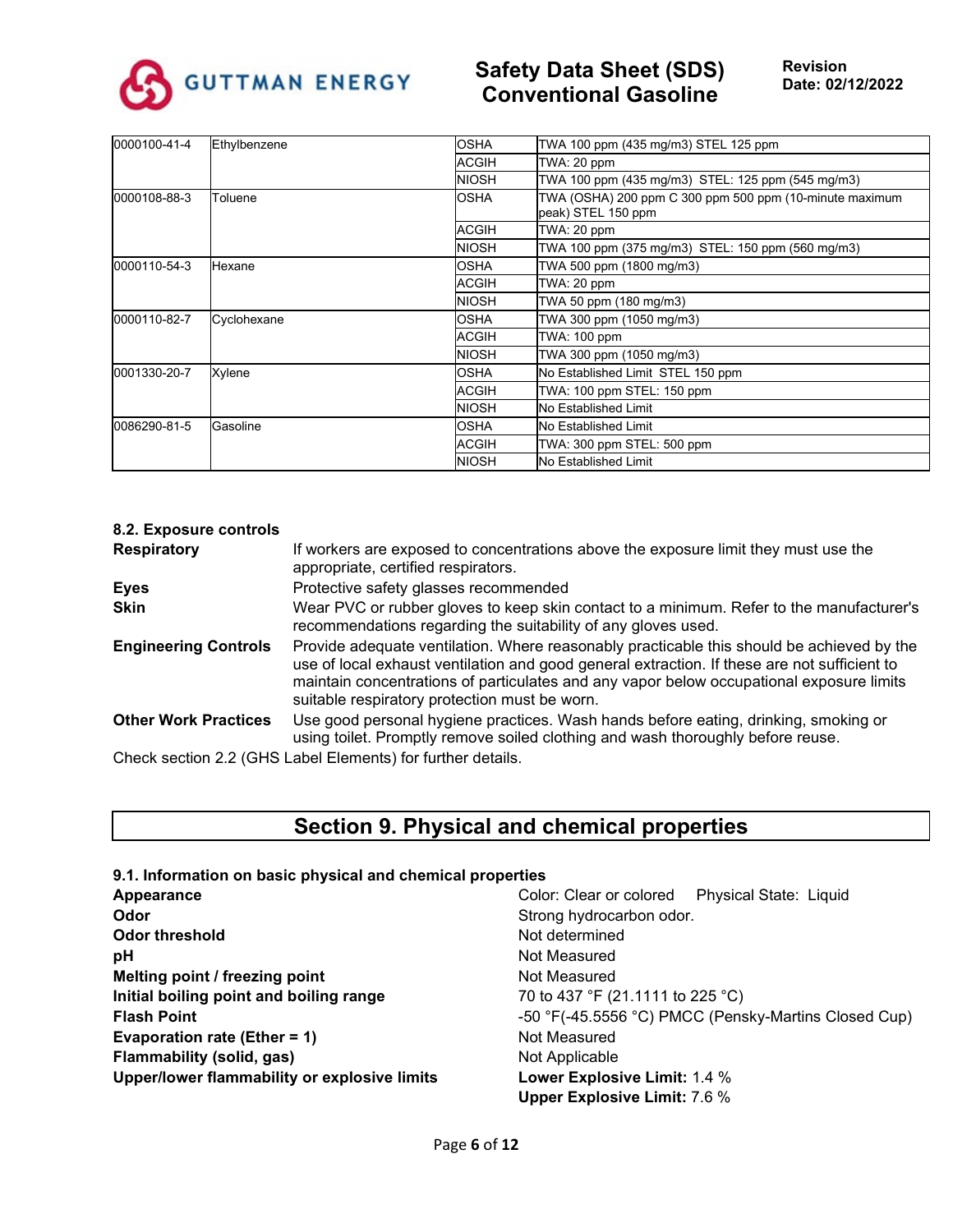

**Vapor pressure (Pa)** Not Measured **Vapor Density**  $> 1$  Air=1 **Relative Density COMPONE Relative Density**  $< 0.8$  Water=1 **Solubility in Water** Soluble 0 to 1 % **Partition coefficient n-octanol/water (Log Kow)** Not Measured Auto-ignition temperature **Not Auto-ignition temperature** Not Measured **Decomposition temperature** Not Measured **Viscosity (cSt)** Not Measured **VOC Content** VOC (Vol.) 100 %

**Volatility/Vol (%)** 100 % **Volatile by Weight** 100 % **9.2. Other information** No other relevant information.

## **Safety Data Sheet (SDS) Conventional Gasoline**

**Revision Date: 02/12/2022**

VOC (Wt.) 100 %

# **Section 10. Stability and reactivity**

**10.1. Reactivity**

Hazardous Polymerization will not occur.

**10.2. Chemical stability**

Stable under normal circumstances.

**10.3. Possibility of hazardous reactions**

No data available.

**10.4. Conditions to avoid**

Excessive heat and open flame.

## **10.5. Incompatible materials**

Strong oxidizing agents and acids.

## **10.6. Hazardous decomposition products**

High temperatures and fires may produce such toxic substances as carbon monoxide and carbon dioxide.

# **Section 11. Toxicological information**

#### **Acute toxicity**

Exposure to solvent vapor concentrations from the component solvents in excess of the stated occupational exposure limits may result in adverse health effects such as mucous membrane and respiratory system irritation and adverse effects on the kidneys, liver and central nervous system. Symptoms include headache, nausea, dizziness, fatigue, muscular weakness, drowsiness and in extreme cases, loss of consciousness.

Repeated or prolonged contact with the preparation may cause removal of natural fat from the skin resulting in dryness, irritation and possible non-allergic contact dermatitis. Solvents may also be absorbed through the skin. Splashes of liquid in the eyes may cause irritation and soreness with possible reversible damage.

Note: When no route specific LD50 data is available for an acute toxin, the converted acute toxicity point estimate was used in the calculation of the product's ATE (Acute Toxicity Estimate).

| Ingredient              | Oral LD50.<br>mg/kg | Skin LD50.<br>mg/kg | Inhalation<br>Vapor LC50.<br>ma/L/4hr | Inhalation<br>Dust/Mist LC50.<br>ma/L/4hr | Inhalation<br>Gas LC50.<br>ppm |
|-------------------------|---------------------|---------------------|---------------------------------------|-------------------------------------------|--------------------------------|
| Gasoline - (86290-81-5) | >10,000.00, Rat     | No data             | No data                               | No data                                   | No data                        |
|                         | I- Category: NA     | available           | available                             | available                                 | available                      |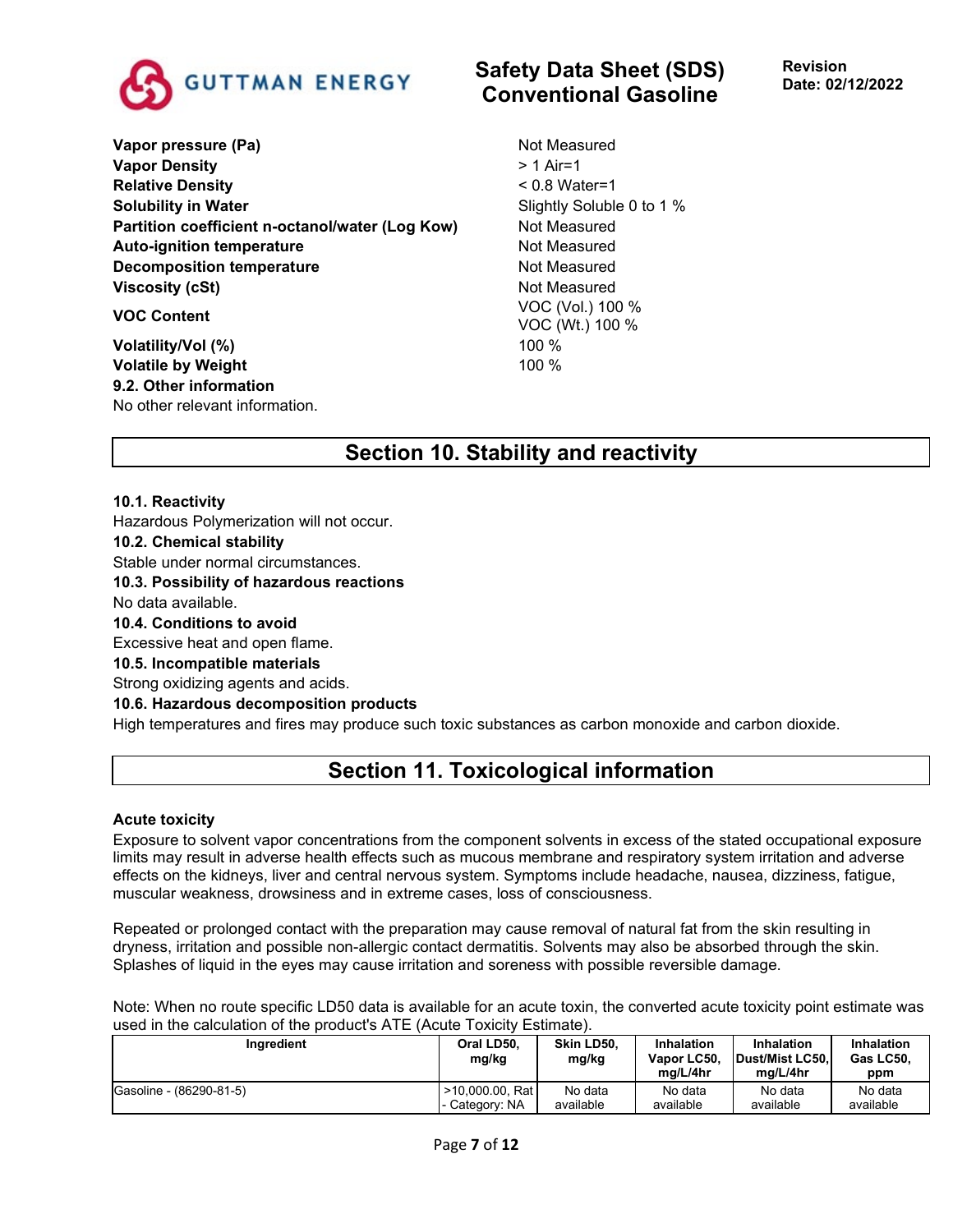

| Toluene - (108-88-3)                        | 5,580.00, Rat -<br>Category: NA   | $> 5.000.00$ .<br>Rabbit -<br>Category: NA | No data<br>available         | No data<br>available | No data<br>available             |
|---------------------------------------------|-----------------------------------|--------------------------------------------|------------------------------|----------------------|----------------------------------|
| Xylene - (1330-20-7)                        | 4,299.00, Rat -<br>Category: 5    | 1,548.00, Rabbit<br>- Category: 4          | No data<br>available         | No data<br>available | 5,000.00, Rat -<br>Category: 4   |
| Cyclohexane - (110-82-7)                    | > 5,000.00, Rat -<br>Category: NA | $>2.000.00$ .<br>Rabbit -<br>Category: 5   | No data<br>available         | No data<br>available | No data<br>available             |
| Benzene - (71-43-2)                         | 2,990.00, Rat -<br>Category: 5    | 8,263.00, Rabbit<br>- Category: NA         | 44.70. Rat -<br>Category: NA | No data<br>available | No data<br>available             |
| $(1, 2, 4$ -trimethyl benzene - $(95-63-6)$ | 3,400.00, Rat -<br>Category: 5    | 3,160.00, Rabbit<br>- Category: 5          | 18.00. Rat -<br>Category: 4  | No data<br>available | No data<br>available             |
| Naphthalene - (91-20-3)                     | 490.00, Rat -<br>Category: 4      | 20,000.00,<br>Rabbit -<br>Category: NA     | No data<br>available         | No data<br>available | No data<br>available             |
| Ethylbenzene - (100-41-4)                   | 3,500.00, Rat -<br>Category: 5    | 15,433.00,<br>Rabbit -<br>Category: NA     | 17.20. Rat -<br>Category: 4  | No data<br>available | 4,000.00, Rat -<br>Category: NA  |
| Hexane - (110-54-3)                         | 25,000.00, Rat -<br>Category: NA  | 3,000.00, Rabbit<br>- Category: 5          | No data<br>available         | No data<br>available | 48,000.00, Rat -<br>Category: NA |

#### **Carcinogen Data**

| CAS No.                 | Ingredient              | <b>Source</b> | Value                                                               |
|-------------------------|-------------------------|---------------|---------------------------------------------------------------------|
| 0000071-43-2            | Benzene                 | OSHA          | Regulated Carcinogen: Yes;                                          |
|                         |                         | NTP           | Known: Yes; Suspected: No;                                          |
|                         |                         | <b>IARC</b>   | Group 1: Yes; Group 2a: No; Group 2b: No; Group 3: No; Group 4: No; |
|                         |                         | ACGIH A1      |                                                                     |
| 0000091-20-3            | Naphthalene             | OSHA          | Regulated Carcinogen: No;                                           |
|                         |                         | NTP           | Known: No; Suspected: Yes;                                          |
|                         |                         | <b>IARC</b>   | Group 1: No; Group 2a: No; Group 2b: Yes; Group 3: No; Group 4: No; |
|                         |                         | ACGIH A3      |                                                                     |
| 0000095-63-6            | 1,2,4-trimethyl benzene | OSHA          | Regulated Carcinogen: No;                                           |
|                         |                         | <b>NTP</b>    | Known: No; Suspected: No;                                           |
|                         |                         | <b>IARC</b>   | Group 1: No; Group 2a: No; Group 2b: No; Group 3: No; Group 4: No;  |
|                         |                         | ACGIH         | No Established Limit                                                |
| 0000100-41-4            | Ethylbenzene            | <b>OSHA</b>   | Regulated Carcinogen: No;                                           |
|                         |                         | <b>NTP</b>    | Known: No; Suspected: No;                                           |
|                         |                         | <b>IARC</b>   | Group 1: No; Group 2a: No; Group 2b: Yes; Group 3: No; Group 4: No; |
|                         |                         | <b>ACGIH</b>  | A <sub>3</sub>                                                      |
| 0000108-88-3<br>Toluene |                         | OSHA          | Regulated Carcinogen: No;                                           |
|                         |                         | <b>NTP</b>    | Known: No: Suspected: No:                                           |
|                         |                         | <b>IARC</b>   | Group 1: No; Group 2a: No; Group 2b: No; Group 3: Yes; Group 4: No; |
|                         |                         | <b>ACGIH</b>  | A4                                                                  |
| 0000110-54-3            | Hexane                  | OSHA          | Regulated Carcinogen: No;                                           |
|                         |                         | <b>NTP</b>    | Known: No: Suspected: No:                                           |
|                         |                         | <b>IARC</b>   | Group 1: No; Group 2a: No; Group 2b: No; Group 3: No; Group 4: No;  |
|                         |                         | <b>ACGIH</b>  | No Established Limit                                                |
| 0000110-82-7            | Cyclohexane             | OSHA          | Regulated Carcinogen: No;                                           |
|                         |                         | <b>NTP</b>    | Known: No: Suspected: No:                                           |
|                         |                         | <b>IARC</b>   | Group 1: No; Group 2a: No; Group 2b: No; Group 3: No; Group 4: No;  |
|                         |                         | <b>ACGIH</b>  | No Established Limit                                                |
| 0001330-20-7            | Xylene                  | OSHA          | Regulated Carcinogen: No;                                           |
|                         |                         | NTP           | Known: No; Suspected: No;                                           |
|                         |                         | <b>IARC</b>   | Group 1: No; Group 2a: No; Group 2b: No; Group 3: Yes; Group 4: No; |
|                         |                         | <b>ACGIH</b>  | A4                                                                  |
| 0086290-81-5            | Gasoline                | OSHA          | Regulated Carcinogen: No;                                           |
|                         |                         | <b>NTP</b>    | Known: No; Suspected: No;                                           |
|                         |                         | <b>IARC</b>   | Group 1: No; Group 2a: No; Group 2b: Yes; Group 3: No; Group 4: No; |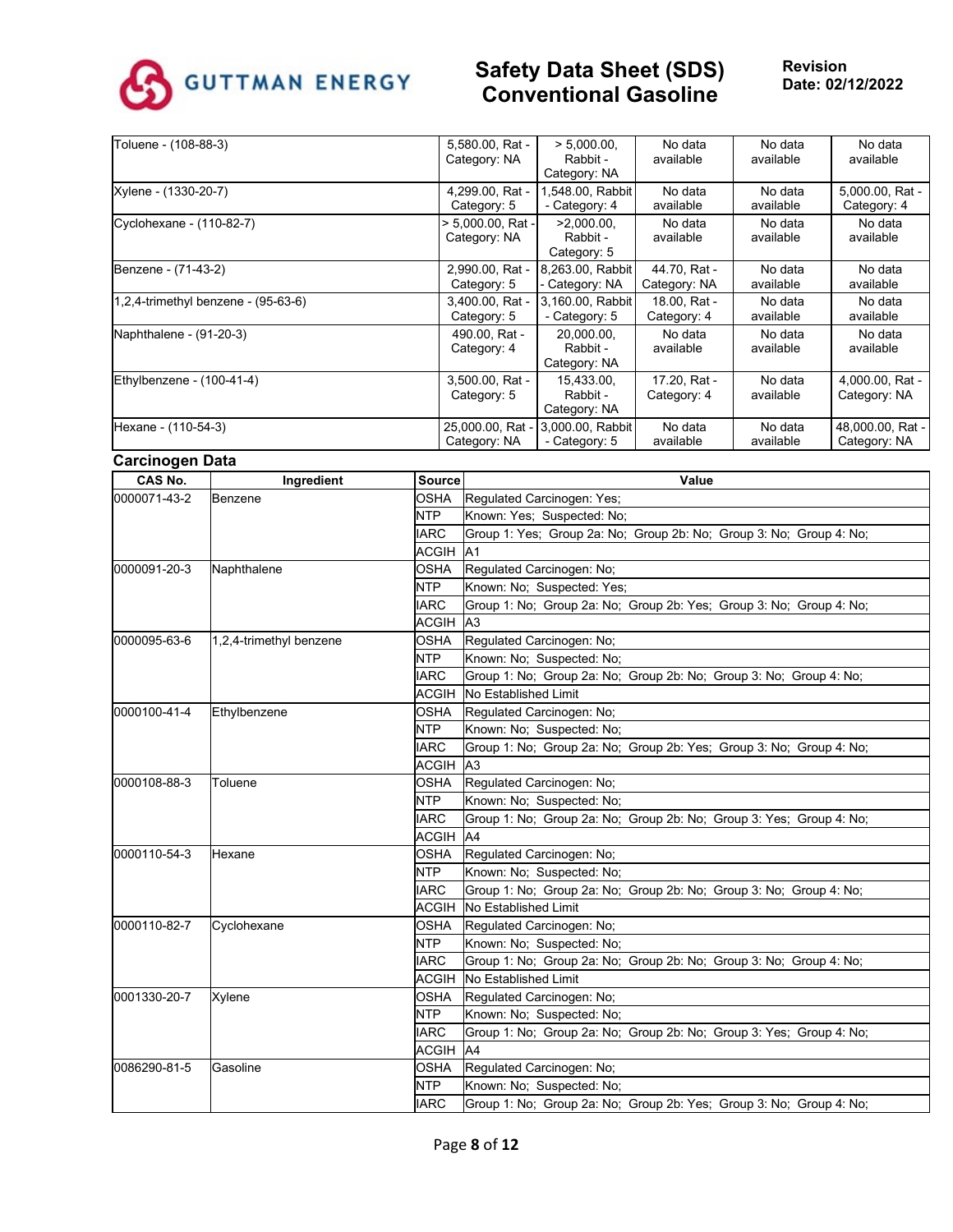

|                               | ACGIH A3 |                                                                    |  |
|-------------------------------|----------|--------------------------------------------------------------------|--|
| <b>Classification</b>         | Category | <b>Hazard Description</b>                                          |  |
| Acute toxicity (oral)         |          | Not Applicable                                                     |  |
| Acute toxicity (dermal)       |          | Not Applicable                                                     |  |
| Acute toxicity (inhalation)   |          | Not Applicable                                                     |  |
| Skin corrosion/irritation     | 2        | Causes skin irritation.                                            |  |
| Serious eye damage/irritation |          | Not Applicable                                                     |  |
| Respiratory sensitization     |          | Not Applicable                                                     |  |
| Skin sensitization            |          | Not Applicable                                                     |  |
| Germ cell mutagenicity        | 1B       | May cause genetic defects.                                         |  |
| Carcinogenicity               | 1A       | May cause cancer.                                                  |  |
| Reproductive toxicity         | 2        | Suspected of damaging fertility or the unborn child.               |  |
| STOT-single exposure          |          | Not Applicable                                                     |  |
| STOT-repeated exposure        |          | Causes damage to organs through prolonged or<br>repeated exposure. |  |
| Aspiration hazard             |          | Not Applicable                                                     |  |

# **Section 12. Ecological information**

#### **12.1. Toxicity**

Toxic to aquatic life with long lasting effects.

No additional information provided for this product. See Section 3 for chemical specific data.

## **Aquatic Ecotoxicity**

| Ingredient                                | 96 hr LC50 fish,<br>mg/l        | 48 hr EC50 crustacea,<br>mg/l | ErC50 algae,<br>mg/l                              |
|-------------------------------------------|---------------------------------|-------------------------------|---------------------------------------------------|
| Gasoline - (86290-81-5)                   | Not Available                   | Not Available                 | Not Available                                     |
| Toluene - (108-88-3)                      | 5.50, Oncorhynchus<br>kisutch   | 3.78, Ceriodaphnia dubia      | 10.00 (72 hr), Skeletonema<br>costatum            |
| Xylene - (1330-20-7)                      | 3.30, Oncorhynchus<br>mykiss    | 8.50, Palaemonetes<br>pugio   | 100.00 (72 hr), Chlorococcales                    |
| Cyclohexane - (110-82-7)                  | 4.53, Pimephales<br>promelas    | 2.40, Daphnia magna           | 3.40 (72 hr), Pseudokirchnerella<br>subcapitata   |
| Benzene - (71-43-2)                       | 5.90, Oncorhynchus<br>mykiss    | 9.20, Daphnia magna           | 29.00 (72 hr), Pseudokirchneriella<br>subcapitata |
| $(1,2,4$ -trimethyl benzene - $(95-63-6)$ | 7.72, Pimephales<br>promelas    | 3.60, Daphnia magna           | 2.356 (96 hr), Green algae                        |
| Naphthalene - (91-20-3)                   | 0.99, Oncorhynchus<br>gorbuscha | 1.60, Daphnia magna           | 68.21 (96 hr), Scenedesmus<br>subspicatus         |
| Ethylbenzene - (100-41-4)                 | 4.20, Oncorhynchus<br>mykiss    | 2.93, Daphnia magna           | 3.60 (96 hr), Pseudokirchneriella<br>subcapitata  |
| Hexane - (110-54-3)                       | 12.51, Oncorhynchus<br>mykiss   | 21.85, Daphnia magna          | 9.285 (72 hr), Pseudokirchneriella<br>subcapitata |

#### **12.2. Persistence and degradability**

There is no data available on the preparation itself.

**12.3. Bioaccumulative potential** Not Measured **12.4. Mobility in soil** No data available.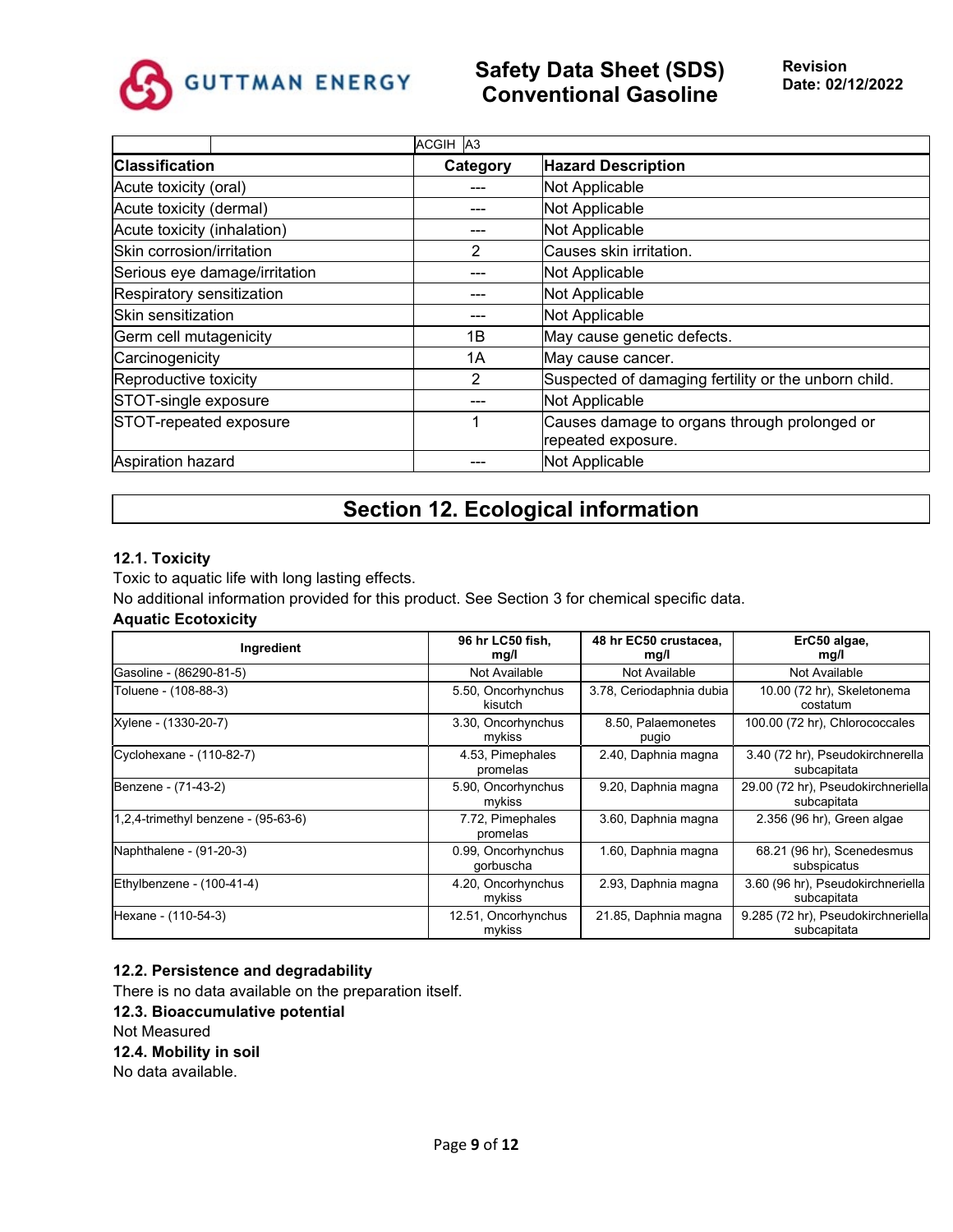

### **12.5. Results of PBT and vPvB assessment**

This product contains no PBT/vPvB chemicals. **12.6. Other adverse effects**

No data available.

## **Section 13. Disposal considerations**

### **13.1. Waste treatment methods**

Observe all federal, state and local regulations when disposing of this substance.

## **Section 14. Transport information**

|                             | <b>DOT (Domestic Surface)</b><br>Transportation)                                                                       | <b>IMO / IMDG (Ocean</b><br>Transportation)                                                                                                         | <b>ICAO/IATA</b>                                 |  |  |
|-----------------------------|------------------------------------------------------------------------------------------------------------------------|-----------------------------------------------------------------------------------------------------------------------------------------------------|--------------------------------------------------|--|--|
| <b>14.1. UN</b><br>number   | UN1203                                                                                                                 | UN1203                                                                                                                                              | UN1203                                           |  |  |
| <b>14.2. UN</b><br>proper   | UN1203, Gasoline includes gasoline<br>mixed with ethyl alcohol, with not<br>shipping name more than 10% alcohol, 3, II | Gasoline includes gasoline mixed Gasoline includes gasoline<br>with ethyl alcohol, with not more mixed with ethyl alcohol, with<br>than 10% alcohol | not more than 10% alcohol                        |  |  |
| hazard<br>class(es)         | 14.3. Transport DOT Hazard Class: 3<br><b>Sub Class: Not Applicable</b>                                                | IMDG: 3<br><b>Sub Class: Not Applicable</b>                                                                                                         | Air Class: 3<br><b>Sub Class: Not Applicable</b> |  |  |
| 14.4. Packing II<br>group   |                                                                                                                        | Ш                                                                                                                                                   | Ш                                                |  |  |
| 14.5. Environmental hazards |                                                                                                                        |                                                                                                                                                     |                                                  |  |  |
| <b>IMDG</b>                 | Marine Pollutant: Yes; (Cyclohexane)<br>14.6. Special precautions for user                                             |                                                                                                                                                     |                                                  |  |  |
|                             | Not Applicable                                                                                                         |                                                                                                                                                     |                                                  |  |  |

# **Section 15. Regulatory information**

| <b>Regulatory Overview</b>            | The regulatory data in Section 15 is not intended to be all-inclusive, only selected<br>regulations are represented. |
|---------------------------------------|----------------------------------------------------------------------------------------------------------------------|
| <b>Toxic Substance</b>                | All components of this material are either listed or exempt from listing on the TSCA                                 |
| <b>Control Act (TSCA)</b>             | Inventory.                                                                                                           |
| <b>EPCRA 302 Extremely Hazardous:</b> |                                                                                                                      |
|                                       | To the best of our knowledge, there are no chemicals at levels which require reporting under this statute.           |
| <b>EPCRA 313 Toxic Chemicals:</b>     |                                                                                                                      |
| 1,2,4-trimethyl benzene               |                                                                                                                      |
| Benzene                               |                                                                                                                      |
| Cyclohexane                           |                                                                                                                      |
| Ethylbenzene                          |                                                                                                                      |
| Hexane                                |                                                                                                                      |
| Naphthalene                           |                                                                                                                      |
| Toluene                               |                                                                                                                      |
| Xylene                                |                                                                                                                      |
|                                       |                                                                                                                      |

**Proposition 65 - Carcinogens (>0.0%):**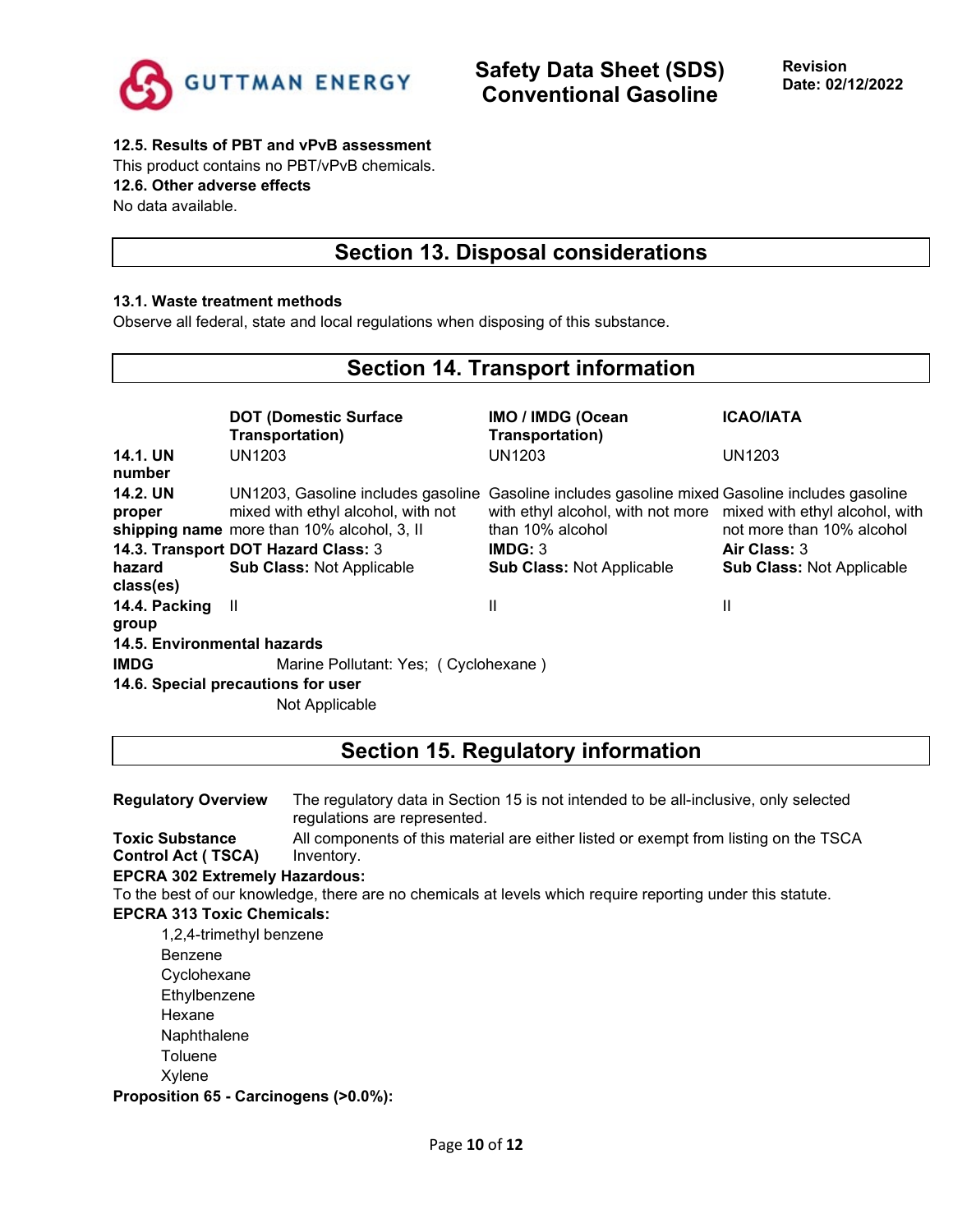

Benzene Cumene **Ethylbenzene** Naphthalene **Proposition 65 - Developmental Toxins (>0.0%):** Benzene Toluene **Proposition 65 - Female Repro Toxins (>0.0%): Toluene Proposition 65 - Male Repro Toxins (>0.0%):** Benzene Hexane **Proposition 65 Label Warning:**

WARNING: This product can expose you to chemicals including [Benzene, Cumene, Ethylbenzene , Naphthalene], which are known to the State of California to cause cancer, and [Benzene, Hexane, Toluene ], which are known to the State of California to cause birth defects or other reproductive harm. For more information go to www.P65Warnings.ca.gov.

# **Section 16. Other information**

## **Revision Date** 02/12/2022

The information and recommendations contained herein are based upon data believed to be correct. However, no guarantee or warranty of any kind, expressed or implied, is made with respect to the information contained herein. We accept no responsibility and disclaim all liability for any harmful effects which may be caused by exposure to our products. Customers/users of this product must comply with all applicable health and safety laws, regulations, and orders.

The full text of the phrases appearing in section 3 is:

H225 Highly flammable liquid and vapor.

H226 Flammable liquid and vapor.

H302 Harmful if swallowed.

H304 May be fatal if swallowed and enters airways.

H312 Harmful in contact with skin.

H315 Causes skin irritation.

H319 Causes serious eye irritation.

H332 Harmful if inhaled.

H335 May cause respiratory irritation.

H336 May cause drowsiness and dizziness.

H340 May cause genetic defects.

H350 May cause cancer.

H351 Suspected of causing cancer.

H361 Suspected of damaging fertility or the unborn child.

H361d Suspected of damaging the unborn child.

H372 Causes damage to organs through prolonged or repeated exposure.

H373 May cause damage to organs through prolonged or repeated exposure.

H400 Very toxic to aquatic life.

H410 Very toxic to aquatic life with long lasting effects.

H411 Toxic to aquatic life with long lasting effects.

Prepared By: